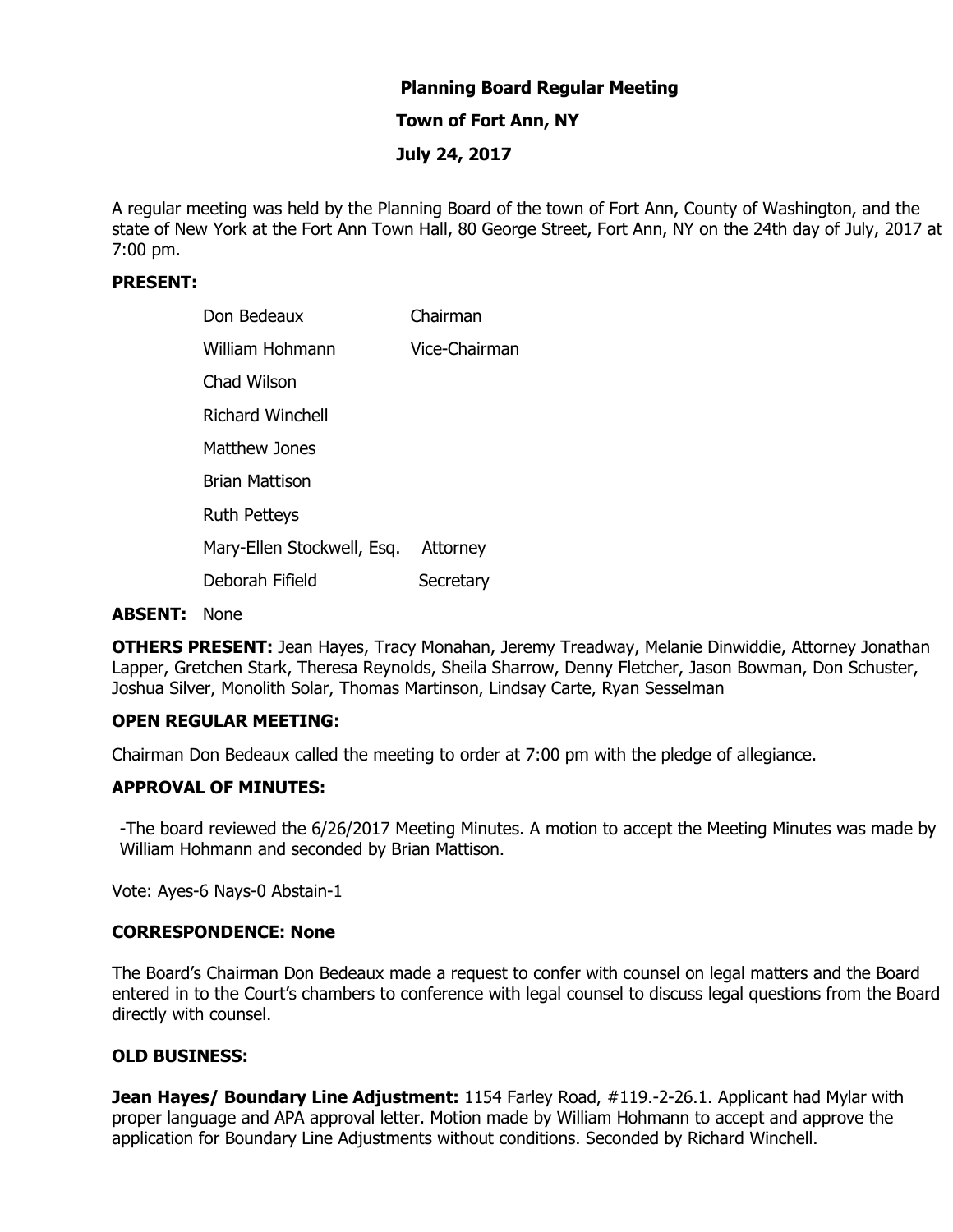Vote: Ayes-7 Nays-0 Abstain-0

**Theresa & Vernon Edwards/Jeffrey Reynolds/Boundary Line Adjustment:** 1117 Copeland Pond Road, #110.-3-3.5 and 1093 Copeland Pond Road, #110.-3-3.5. Applicant had map for boundary line adjustment to move 60 feet following the fence line. Chairman Bedeaux read the APA approval letter. The Board asked Attorney Stockwell to explain the language that is to appear on completed Mylar. Board directed applicant to submit Mylar with modified language ant to contact Town Planning Board attorney with any questions regarding language to be included. Motion to accept boundary line adjustment with condition of proper language on Mylar made by William Hohmann, seconded by Brian Mattison.

Vote: Ayes-7 Nays-0 Abstain-0

## **NEW BUSINESS:**

**Joshua Silver for T-Mobile/Site Plan:** Co-Locate antennas at 89 Clay Hill Road cell tower. Applicant is only doing antennas. Does not need APA approval, as not in the Adirondack Park. Project is pretty much straight forward. Some ground equipment will be placed, but is inside the fencing. Motion made by William Hohmann for a Public Hearing on August 28, 2017. Seconded by Brian Mattison.

Vote: Ayes-7 Nays-0 Abstain-0

**Andrew for Monolith Solar/Site Plan:** Install solar panels at Boats By George, 10018 State Route 149, #109.-1-32.7. Project is in Adirondack Park. Panels will be placed on 3 buildings to power the facility. Any left over will go back to Monolith to credit accounts. Residual power will go to Kingsbury Golf Course. Before project can be approved, a decommissioning plan and financial surety must be provided, and approval from the APA. Project is also within 500 feet of State highway. Neighboring municipalities need to be put on notice with affidavit of mailing. The Board directed the applicant that they should be sending out these notices once a public hearing was set. It was decided that more information is needed before going to the County and having a Public Hearing. The Board asked the applicant to come back with more information and to submit any additional information prior to the meeting to be on the agenda.

**Attorney Jonathan Lapper for Jeremy Treadway:** ADK MX Motorcross Track. Applicant wishes to make changes at track. Attorney Lapper went on the record with the procedural issue with Planning Board member Petteys not being impartial on the application. Mrs. Petteys advised that she will abstain for now, but will be seeking her own independent legal counsel for advice. Previously a request was submitted to clarify items that were prior approved and seek modification on some others. Would like clarification on starting gate and size of track, which changes at all times due to regrading. Starting gate is off to the side. Existing tank on property holds off road fuel used for mowing, grading, etc. Restaurant uses propane with a tank that is buried. Mr. Treadway stated that some of the conditions that were put in place have stopped him from running a successful business and have been a challenge. #1. The ANSI sound test was explained to the board. The AMA is now requiring this be used. The 2 meter max test is what is being used now. Board would like more information on the ANSI. Some of the conditions placed are hindering applicant from being AMA sanctioned. Richard Winchell feels Board can accept request #5, as fuel tank was in fact on property prior to track, and is only being used for off road fuel and he has personal knowledge of this being there when it was a golf course. As for other considerations, he feels it warrants a new site plan application be submitted and acted on. Chairman Bedeaux agreed. Attorney Lapper asked if the Board could consider acting on the starting gate. The gate is considered a safety issue. Motion made by William Hohmann to approve starting gate as it is a modification to existing site plan that does not extend track, is on a grassy area basically unimproved except for the starting gate and only to be used for starting races which is already approved. Seconded by Brian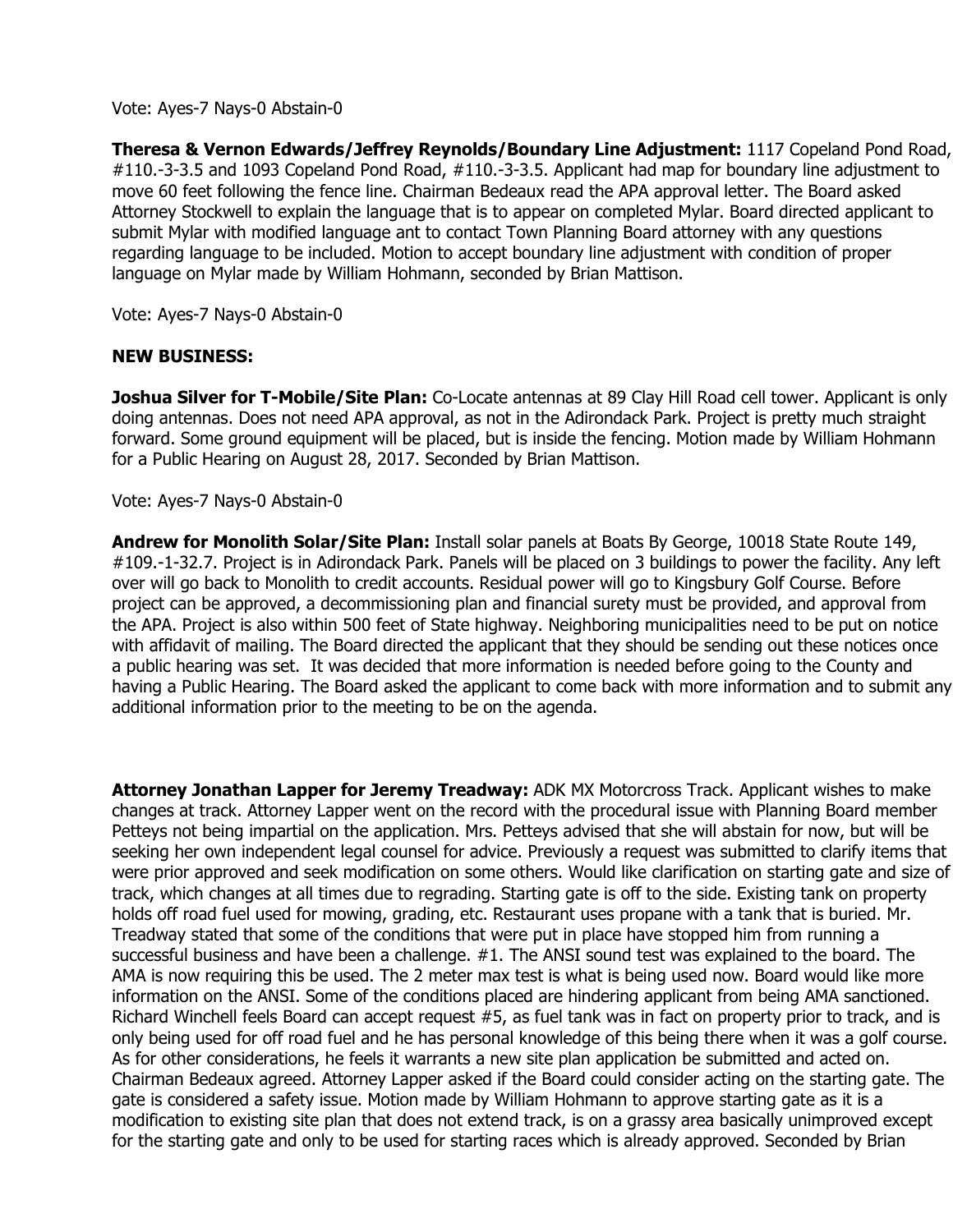Mattison. Roll call vote was done.

Chairman Don Bedeaux- no William Hohmann- yes Brian Mattison- yes Chad Wilson- yes Richard Winchell- no Matthew Jones- yes Ruth Petteys- abstain

Matthew Jones asked when the 5 proposals come before the Board, are they voted on as one or are they broken down. He feels 5 resolutions submitted as one might make it difficult for applicant to get everything or nothing. Attorney Stockwell noted the site plan application can be reviewed and have discussions on all of them. It will be looked at collectively relative to those items once submitted. Site plan will be reviewed at August meeting and Public Hearing for September but applicant needs to submit new materials and completed applications with requests.

## **Public Comment:**

**Thomas Martinson,** 597 West Road, Fort Ann: 1. Mr. Treadway references a professional builder as to the width of the track. Feels board should find out who the builder was and if he was ever on site. Mr. Martinson called the builder in So. Alabama and he would neither confirm nor deny he was building the track. Should find out who was in charge. 2. The board just voted Mr. Treadway a modification without a public comment. Is that binding. 3. Mr. Treadway talks like the board is interfering with his business. Has anyone run the tax effect of his business. His neighbors estimate there are 100 properties affected by the business. Two million dollars worth of property value. A loss of \$500,000 in accessed value to the Town. Is his business making that up for us, or are we losing money and subsidizing his race track as a Town. Someone should look into this before making modifications.

**Lindsay Carte,** 10662 State Route, Fort Ann: The Board had just voted on letting him use the starting gate. Why does it not bother the Board that he was told not to use it before approval, but has been using it anyway. Does not seem to affect anyone. As for the ANSI test that the AMA says is more accurate, it is only done at less than half or half throttle. Does not give sound at full throttle. Will send an article from Motorcross magazine that states this test is a waste of time to test at half throttle. It is only done to make bikes equal to each other. Does not require to quiet decibels. Novus Engineering talked to the person in California who said if you want accurate sound, the 2 meter max has to be used. Feels track is in complete violation.

**Melanie Dinwiddie,** 116 Nicholson Road: Wants sno-mobiles to be tested. Wants to know the difference between the noise from the track and sno-mobiles out at all hours of the night. Just came back from a race in MA where track is in the middle of a community that benefits from the track. Her son races. It keeps them out of trouble. Track could bring money to community.

**Don Shuster**, South Bay Road: Does not feel people can say Mr. Treadway is not doing his job. If you were to go by track, you have noise everywhere. Such has trucks, cars.

No further public comments.

Motion made by Richard Winchell to adjourn meeting at 8:30, seconded by William Hohmann.

Deborah A. Fifield